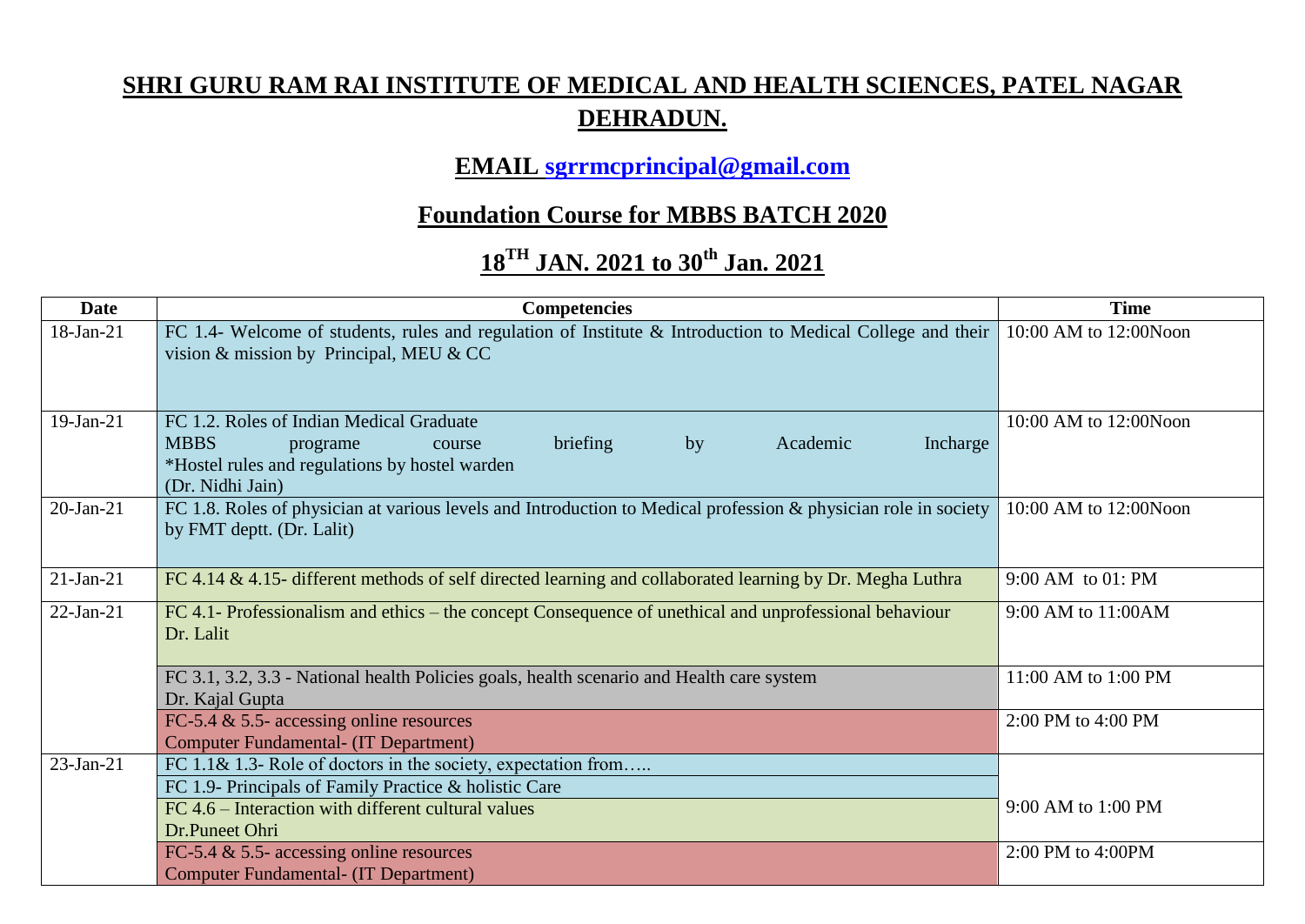| $24$ -Jan-21 | <b>Sunday</b>                                                                                                                                            |                       |  |
|--------------|----------------------------------------------------------------------------------------------------------------------------------------------------------|-----------------------|--|
| $25$ -Jan-21 | FC 1.10-Alternate Health system in the country $&$ History of Medicine<br>Dr. Kajal                                                                      | 9:00 AM to 1:00 PM    |  |
|              | Computer Fundamental (IT Department)-12-3 FC-5.4 & 5.5                                                                                                   | 2:00 PM to 4:00PM     |  |
| $26$ -Jan-21 | <b>Republic Day</b>                                                                                                                                      |                       |  |
| $27-Ian-21$  | FC 4.2 & 4.4 – Compassion altrusism & significance co working in a health care team<br>Dr. Anuj Gupta<br>Dr. Vivek                                       | 9:00 AM to 12:00 Noon |  |
|              | FC 1.3 Students Expectation from teachers, Peers & colleagues<br>Dr. Neeru Garg                                                                          | 12:00 Noon to1:00 PM  |  |
|              | Computer Fundamental (IT Department) FC-5.4 & 5.5                                                                                                        | 2:00 PM to 4:00PM     |  |
| $28$ -Jan-21 | FC 4.7 - Significance & Methods of Stress Management & Risk Behaviour<br>- Psychiatry dept.<br>Dr. Preeti Mishra                                         | 9:00 AM to 10:00 AM   |  |
|              | FC<br>4.13-*Learning<br>(MEU)<br>Pedagogy<br>(Dr. A.V. Mathur)                                                                                           | 10:00 AM to 11:00 AM  |  |
|              | FC 2.9- Significance of documentation in patient care (NABH)<br>Dr. Suchit Kumar & Dr. Kavita                                                            | 11:00AM to 1:00 PM    |  |
|              | Computer Fundamental FC-5.4 & 5.5                                                                                                                        | 2:00 PM to 4:00PM     |  |
| $29$ -Jan-21 | Significance of documentation in patient care (NABH)                                                                                                     | 9:00 AM to 10:00 AM   |  |
|              | FC 4.3 – Value, Honesty and Respect  Peer assisted learning (CC)<br>(Dr. Amit Varma)                                                                     | 10:00AM to 11:00 AM   |  |
|              | FC 4.9 – Time Management – Dr. Robina (Aneasthesia)                                                                                                      | 11:00AM to 1:00PM     |  |
|              | Computer Fundamental FC5.4 FC-5.4 & 5.5                                                                                                                  | 2:00 PM to 4:00PM     |  |
| $30-Ian-21$  | FC 2.3, Universal precautions<br>Dr. Dimple Raina<br>FC $2.5$ – Hand Washing & Use of personal protective equipment<br>Dr. Sulekha Nautiyal              | 9:00 AM to 1:00 PM    |  |
|              | FC<br><b>Stick</b><br>2.6-Needle<br>(Microbiology<br>Injury<br>dept.)<br>Dr. Ranjana Rohilla<br>FC 2.7 – Biomedical Waste Management<br>Dr. Iva Chandola |                       |  |
|              | FC 2.8 - Immunization requirements of Health care Professional                                                                                           |                       |  |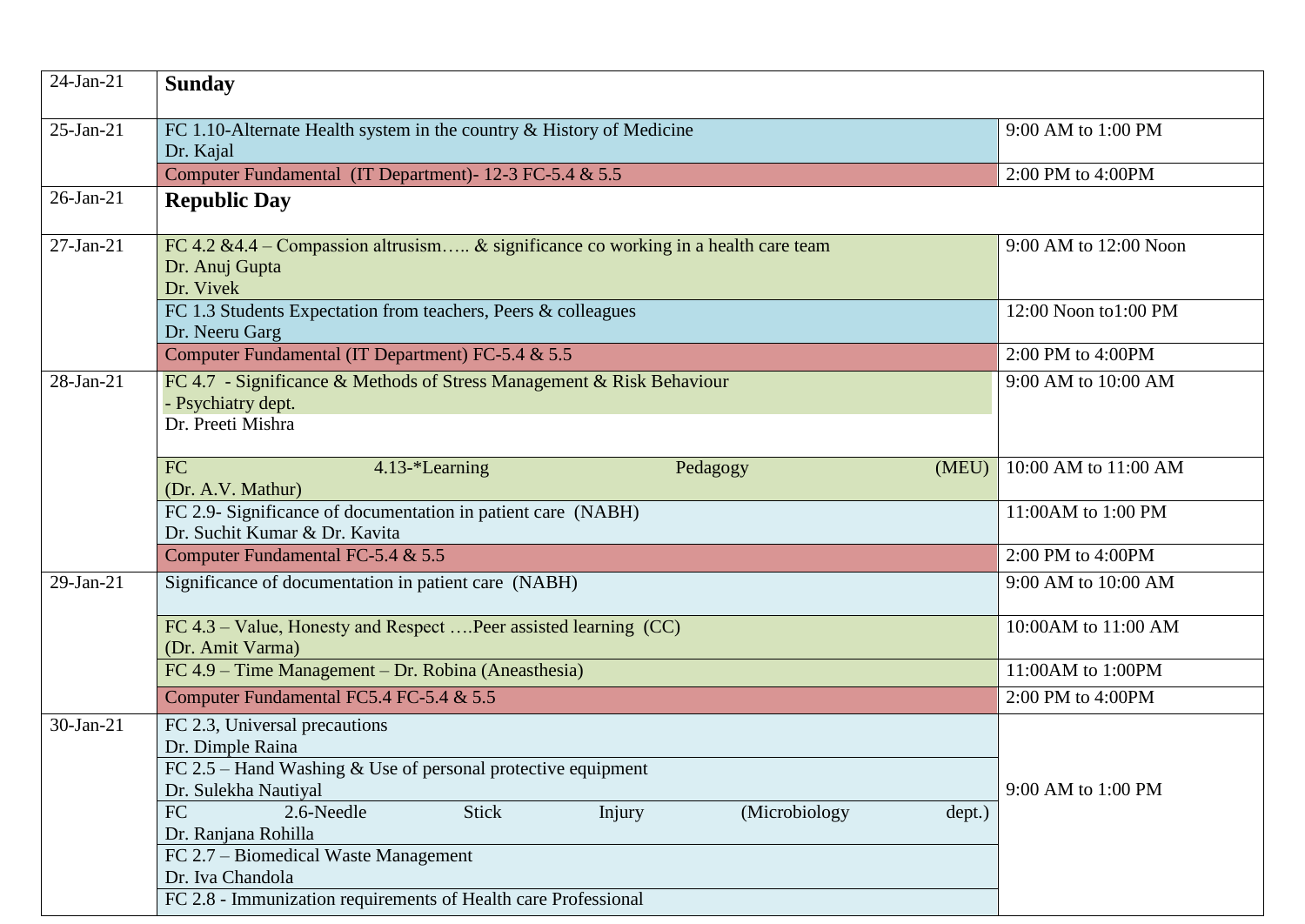| Dr. Geetika Rana                  |                   |
|-----------------------------------|-------------------|
| Computer Fundamental FC-5.4 & 5.5 | 2:00 PM to 4:00PM |